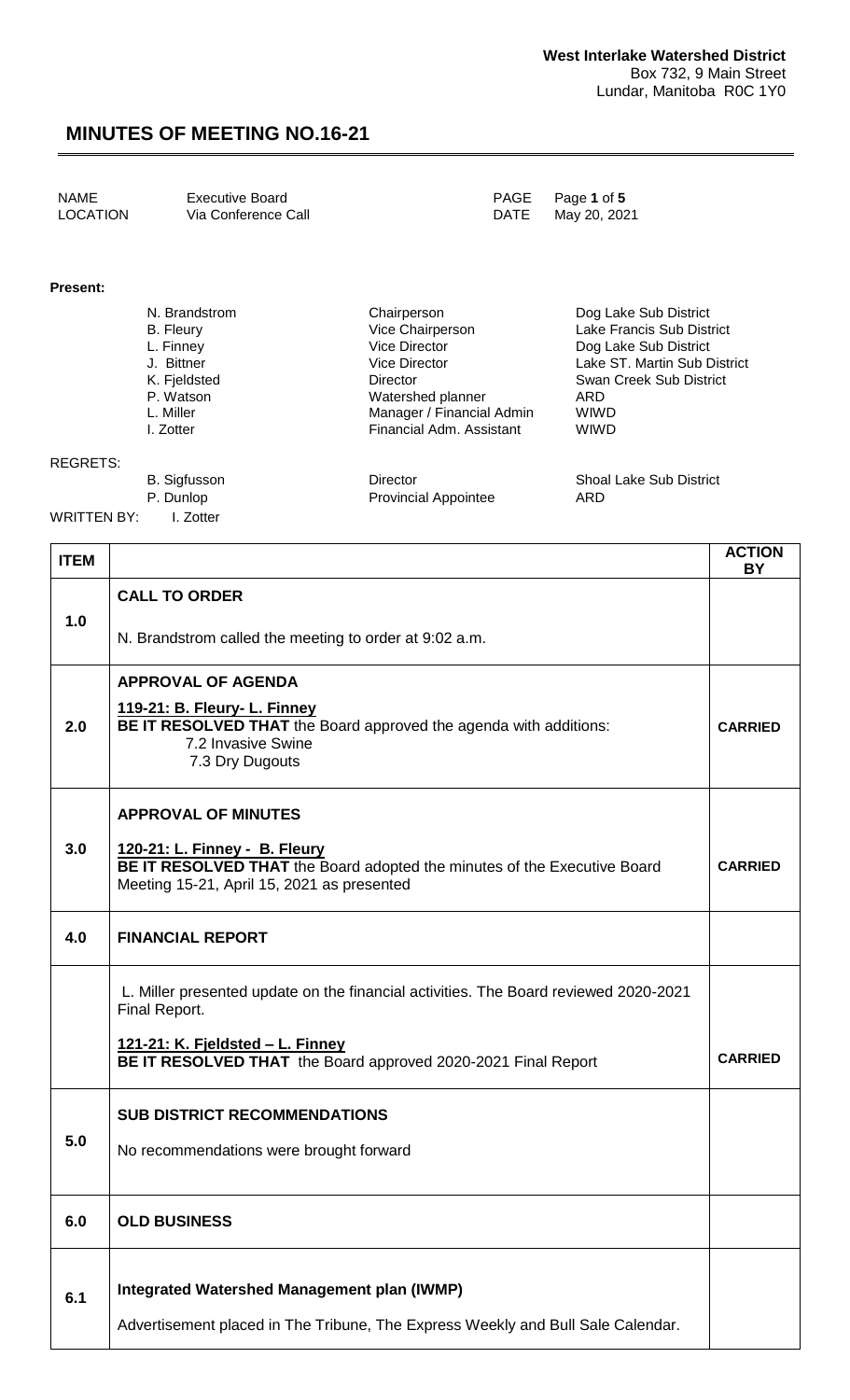| <b>NAME</b><br><b>LOCATION</b> | <b>Executive Board</b><br>Via Conference Call                                                                                                                                                                                                                                                                                                                                                                            | <b>PAGE</b><br><b>DATE</b> | Page 2 of 5<br>May 20, 2021 |                |
|--------------------------------|--------------------------------------------------------------------------------------------------------------------------------------------------------------------------------------------------------------------------------------------------------------------------------------------------------------------------------------------------------------------------------------------------------------------------|----------------------------|-----------------------------|----------------|
| 6.2                            | <b>Northwest Interlake IWMP</b><br>Tabled                                                                                                                                                                                                                                                                                                                                                                                |                            |                             |                |
| 6.3                            | <b>Siglunes Project / Burnt Lake</b><br>The legal matter of the WIWD taking ownership, administration and maintenance from<br>Ducks Unlimited (DU) over the Dike on Siglunes Creek postponed until spring.<br>Work on the Burnt Lake Fisher Ladder will begin after June 15, 2021.                                                                                                                                       |                            |                             |                |
| 6.4                            | <b>Policy</b><br>The Board revised Section 2.2 Board Appointments and Elections.<br><u> 122-21: B. Fleury – L. Finney</u><br>BE IT RESOLVED THAT the Board approved revision of the WIWD Policy and<br>Procedures Manual: Section 2.2. Board Appointments and Elections                                                                                                                                                  |                            |                             | <b>CARRIED</b> |
| 6.5                            | <b>Conservation Trust Fund / Cover Crops</b><br>Final Report submitted.                                                                                                                                                                                                                                                                                                                                                  |                            |                             |                |
| 6.6                            | <b>GRowing Outcomes in Watershed (GROW)</b><br>Interim Report submitted.<br>Intake of new applications is continuing.                                                                                                                                                                                                                                                                                                    |                            |                             |                |
| 6.7                            | <b>Winter Watering System Applications</b><br>Two (2) Winter Off Site Watering System projects are in progress.<br>One applicant is waiting when drillers can proceed with work.<br>One applicant completed the project, the system is missing some components. Letter<br>was sent to the applicant informing that all components must be in place before WIWD<br>can issue the payment. Response has not been received. |                            |                             |                |
| 6.8                            | Tree Program 2020/2021<br>Sabados Greenhouse began the distribution of approximately 2900 trees.                                                                                                                                                                                                                                                                                                                         |                            |                             |                |
| 6.9                            | <b>Irrigation Plow</b><br>Manager sent an inquiry to the Insurance Provider if the WIWD's Liability Policy must<br>be updated due to rental services of irrigation plow, provided by the WIWD. Response<br>has not been received at this time.                                                                                                                                                                           |                            |                             |                |
| 6.10                           | Eco Canada / Casual Employee<br>123-21: L. Finney - K. Fjeldsted<br>BE IT RESOLVED THAT the Board approved to establish a wage at \$16.00 per<br>hour for casual employee position as of April 1, 2021 (retroactively) with a flexible<br>number of hours per week, depending on the WIWD needs.                                                                                                                         |                            |                             | <b>CARRIED</b> |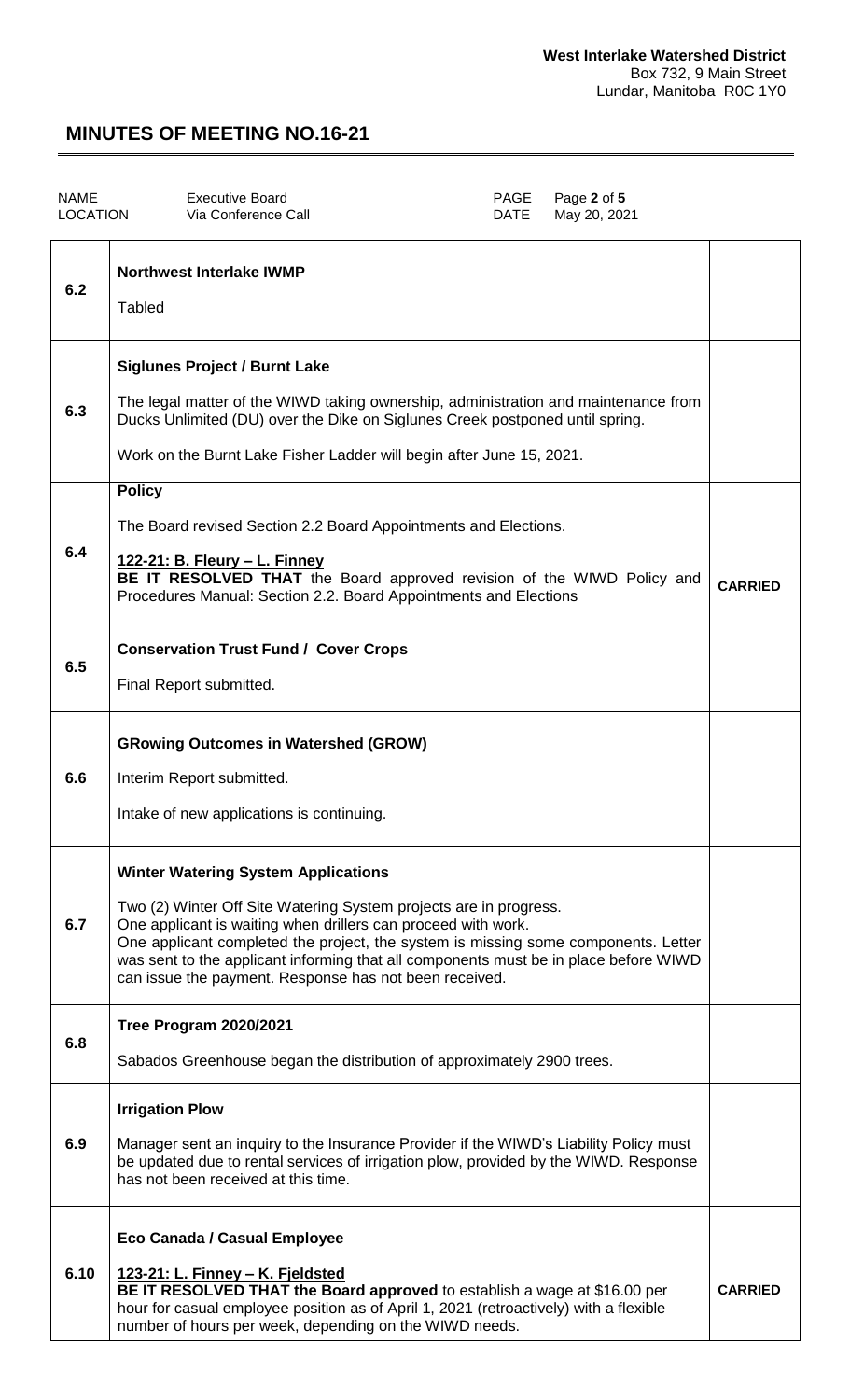| <b>NAME</b><br><b>LOCATION</b> | <b>Executive Board</b><br>Via Conference Call                                                                                                                                                                                                                                                                                                                             | PAGE<br>DATE | Page 3 of 5<br>May 20, 2021 |                |
|--------------------------------|---------------------------------------------------------------------------------------------------------------------------------------------------------------------------------------------------------------------------------------------------------------------------------------------------------------------------------------------------------------------------|--------------|-----------------------------|----------------|
| 6.11                           | <b>GROW Trust</b><br>GROW proposal for 2021-2023 submitted on February 19, 2021. Requested amount<br>is over \$400,000.00 Confirmation has not been received yet.                                                                                                                                                                                                         |              |                             |                |
| 6.12                           | Ag Action Program / Environmental Farm Plan (EFP)<br>The Riparian Area Restoration and Enhancement Projects approved by the Ag Action<br>Program for \$81,550.00 are in the progress. Staff ordered supplies, one well has<br>been drilled, permission from Crown Lands has been received.                                                                                |              |                             |                |
| 6.13                           | 2021-2022 Budget<br>The number of requests for Water Samples exceeded previously approved \$15000.<br>New Program is very popular among district's residents.<br><u> 124-21: B. Fleury – L. Finney</u><br>BE IT RESOLVED THAT the Board approved to increase Budget for Water Testing<br>Days Program up to \$25000                                                       |              |                             | <b>CARRIED</b> |
| 6.14                           | <b>Green Team and Canada Summer Job</b><br>The WIWD submitted applications for the wage subsidy programs to Green Team and<br>Canada Summer Job funding. Confirmations have been received.                                                                                                                                                                                |              |                             |                |
| 6.15                           | <b>Conservation Trust 2021</b><br>The WIWD received twelve (12) applications for Cover Crops/Polycrops Program.<br>Proposed projects have been evaluated based on points system, which is reflecting<br>environmental benefits of proposed projects. The awarded amount for each project<br>was calculated based on the number of points.<br>Applicant has been notified. |              |                             |                |
| 6.16                           | <b>Job Description</b><br><b>Tabled</b>                                                                                                                                                                                                                                                                                                                                   |              |                             |                |
| 6.17                           | <b>Grow Communications</b><br>124-21: B. Fleury - L. Finney<br>BE IT RESOLVED THAT the Board approved to contribute 1% of the received<br>GROW 2021-2023 funds towards communication purposes.                                                                                                                                                                            |              |                             | <b>CARRIED</b> |
| 7.0                            | <b>NEW BUSINESSES</b>                                                                                                                                                                                                                                                                                                                                                     |              |                             |                |
| 7.1                            | <b>Board Member Appointee</b><br>The Board revised the WIWD Policy and procedures manual, Section 2.2.                                                                                                                                                                                                                                                                    |              |                             |                |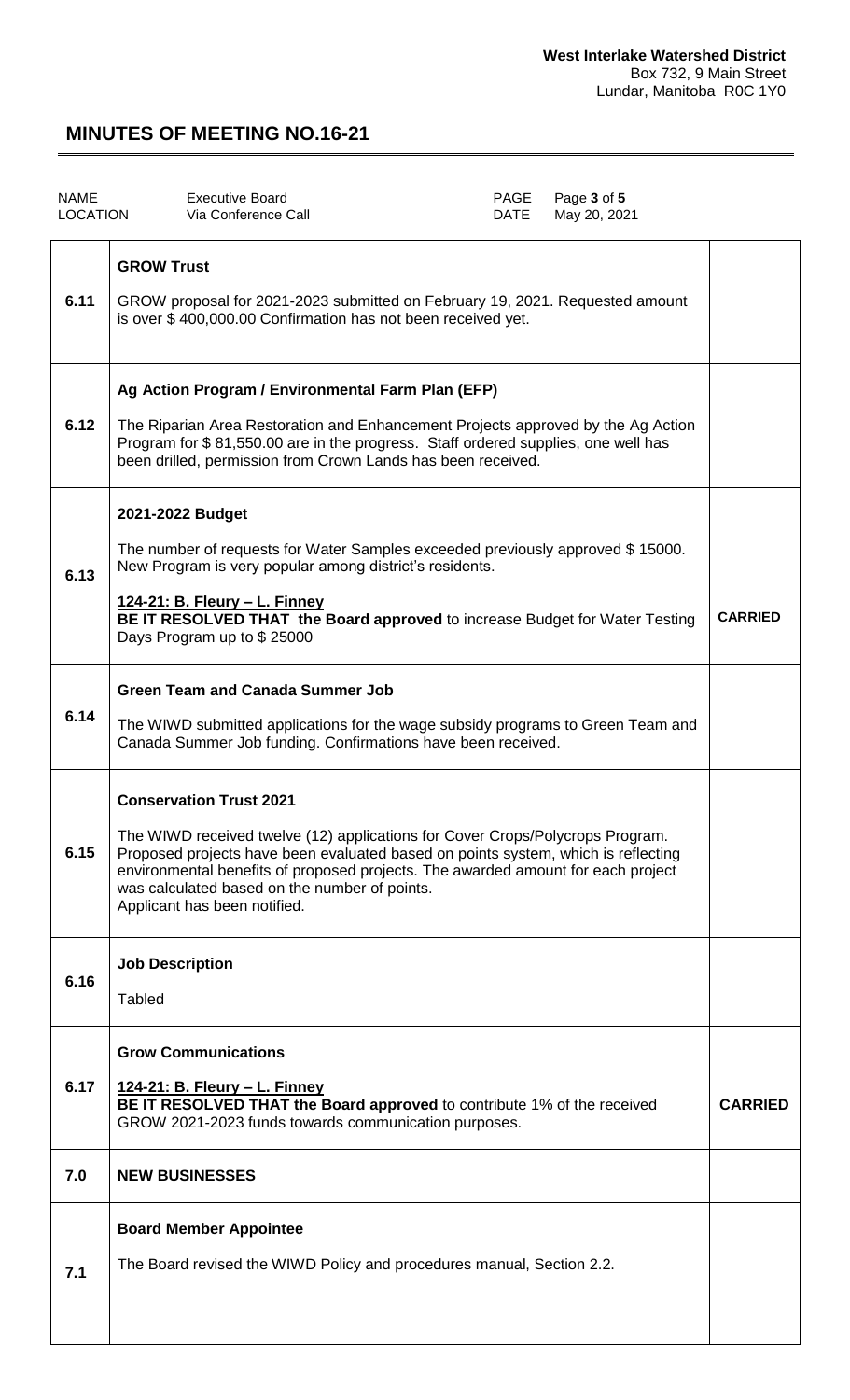| <b>NAME</b><br>LOCATION |                       | <b>Executive Board</b><br>Via Conference Call                                                                                                                                                                                                                                                                                                                                                                                                                                                                                                                            | PAGE<br>DATE | Page 4 of 5<br>May 20, 2021 |                |
|-------------------------|-----------------------|--------------------------------------------------------------------------------------------------------------------------------------------------------------------------------------------------------------------------------------------------------------------------------------------------------------------------------------------------------------------------------------------------------------------------------------------------------------------------------------------------------------------------------------------------------------------------|--------------|-----------------------------|----------------|
| 7.2                     | <b>Invasive Swine</b> | P. Watson presented to the Board information pertaining to invasive swine issues in<br>Manitoba. Watershed Districts can assist to eliminate all invasive swine populations in<br>the province through:<br>Education: help spread the word about public education messaging;<br>Monitoring: encourage landowners to report all observations and signs of<br>invasive swine presence;<br>Connecting: help to link landowners and other interest groups with<br>educational tools and invasive swine removal efforts;<br>Action: assist with on-the ground removal efforts |              |                             |                |
| 7.3                     | Dry dugouts           | The Board discussed the drought issue, many producers expressed concerns that the<br>dugouts will become completely dry this year and livestock have no access to water.<br>Producers are seeking financial help.<br>The GROW program is supporting activities such as Riparian Area Enhancement and<br>Upland restoration and enhancement, where the installation of alternative watering<br>system and fencing are eligible practices. Producer may apply for the Alternative<br>Watering System and/or for the Riparian Fencing.                                      |              |                             |                |
| 8.0                     | <b>REPORTS</b>        |                                                                                                                                                                                                                                                                                                                                                                                                                                                                                                                                                                          |              |                             |                |
| 8.1                     | Chairperson           | Brief verbal update                                                                                                                                                                                                                                                                                                                                                                                                                                                                                                                                                      |              |                             |                |
| 8.2                     | N/A                   | <b>MAW Rep Report</b>                                                                                                                                                                                                                                                                                                                                                                                                                                                                                                                                                    |              |                             |                |
| 8.3                     | <b>Manager Report</b> | Brief verbal update                                                                                                                                                                                                                                                                                                                                                                                                                                                                                                                                                      |              |                             |                |
| 8.4                     |                       | <b>Watershed Planner Report</b><br>Provincial Update is on file at the office.                                                                                                                                                                                                                                                                                                                                                                                                                                                                                           |              |                             |                |
| 9.0                     | N/A                   | IN CAMERA DISCUSSION                                                                                                                                                                                                                                                                                                                                                                                                                                                                                                                                                     |              |                             |                |
| 10.0                    |                       | <b>CORRESPONDENCE</b>                                                                                                                                                                                                                                                                                                                                                                                                                                                                                                                                                    |              |                             |                |
| 11.0                    | <b>NEXT MEETING:</b>  | June 17, 2021<br>$9:00$ A.M.<br>To be determined                                                                                                                                                                                                                                                                                                                                                                                                                                                                                                                         |              |                             |                |
| 12.0                    | <b>ADJOURNMENT</b>    | 125-21: K. Fjeldsted - J. Bittner<br>BE IT RESOLVED THAT we adjourn at 10:55 a.m.                                                                                                                                                                                                                                                                                                                                                                                                                                                                                        |              |                             | <b>CARRIED</b> |